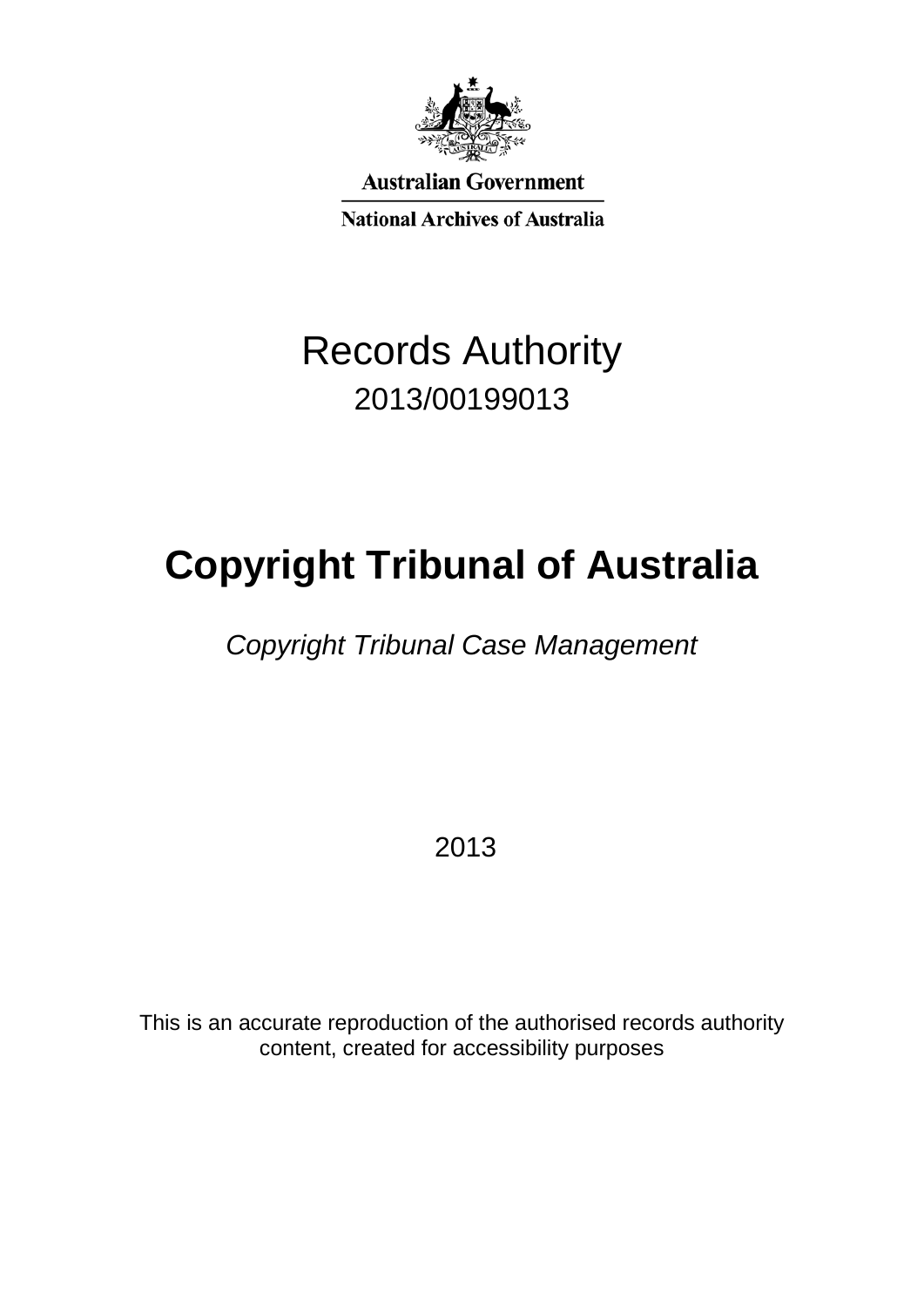#### **CONTENTS**

|                                           | 5 |
|-------------------------------------------|---|
| <b>COPYRIGHT TRIBUNAL CASE MANAGEMENT</b> |   |

© Commonwealth of Australia 2013

This work is copyright. Apart from any use as permitted under the *Copyright Act 1968,* no part may be reproduced by any process without prior written permission from the National Archives of Australia. Requests and inquiries concerning reproduction and rights should be directed to the Publications Manager, National Archives of Australia, PO Box 7425, Canberra Mail Centre ACT 2610, Australia.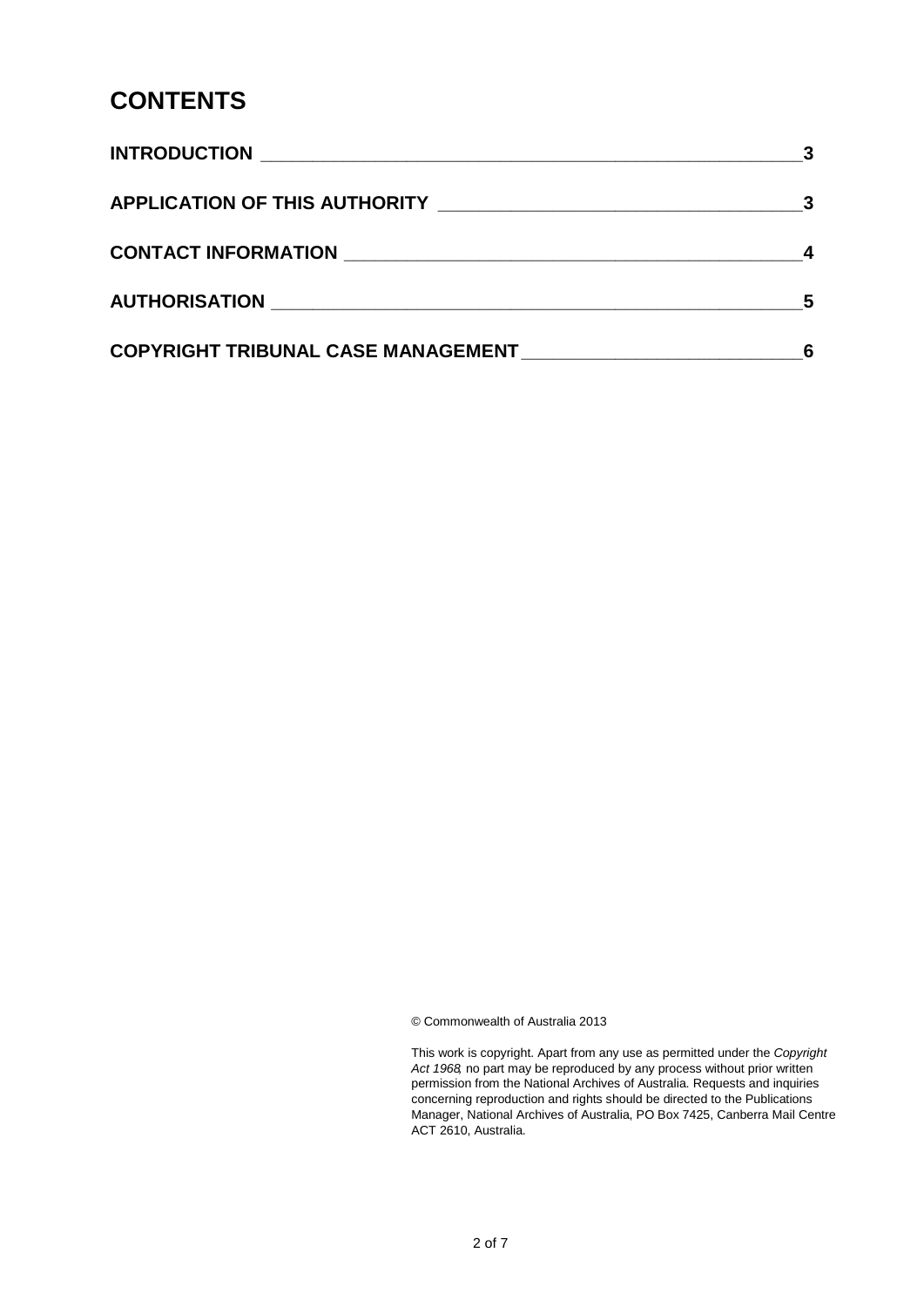#### **INTRODUCTION**

The Copyright Tribunal of Australia and the National Archives of Australia have developed this Records Authority to set out the requirements for keeping or destroying records for the core business area of Copyright Tribunal Case Management. It represents a significant commitment on behalf of the Copyright Tribunal to understand, create and manage the records of its activities.

This Authority is based on the identification and analysis of the business of the Copyright Tribunal. It takes into account the agency's legal and organisational records management requirements, and the interests of stakeholders, the agency and the National Archives of Australia.

The Authority sets out those records that need to be retained as national archives and specifies the minimum length of time that temporary records need to be kept. This Authority gives the Copyright Tribunal permission under the *Archives Act 1983*, for the destruction of the temporary records described after the minimum retention period has expired. Retention periods for these temporary records are based on: an assessment of business needs; broader organisational accountability requirements; and community expectations, and are approved by the National Archives of Australia on the basis of information provided by the agency.

As changes in circumstances may affect future records management requirements, the periodic review of this Authority is recommended. All amendments must be approved by the National Archives of Australia.

### **APPLICATION OF THIS AUTHORITY**

- 1. This Authority should be used in conjunction with the Tribunals Records Authority 2011/00681744 covering core businesses of Tribunal External Relations and Tribunal Management and Statutory Appointments.
- 2. This Authority is to be used to determine how long records must be kept. Records are matched to the relevant core business and records class in the Authority.
	- Where the minimum retention period has expired and the records are not needed for agency business they should be destroyed as authorised in this Authority.
	- Records that have not reached the minimum retention period must be kept until they do.
	- Records that are identified as Retain as National Archives (RNA) are to be transferred to the National Archives of Australia for preservation.
- 3. This Authority should be used in conjunction with general records authorities such as:
	- the Administrative Functions Disposal Authority (AFDA) and/or AFDA Express issued by the National Archives to cover business processes and records common to Australian Government agencies;
	- General Records Authority (31) For source (including original) records that have been copied, converted or migrated.
- 4. The Normal Administrative Practice (NAP) provision of the *Archives Act 1983* gives agencies permission to destroy certain records without formal authorisation. This usually occurs where records are duplicated, facilitative or for short-term use only. NAP does not replace arrangements agreed to in this Authority but can be used as a tool to assist in identifying records for destruction together with an agency's Records Authority or Authorities, and with AFDA and AFDA Express. The National Archives recommends that agencies develop and implement a Normal Administrative Practice policy. Advice and guidance on destroying records as a normal administrative practice and on how to develop an agency NAP policy is available from the National Archives' website at **[www.naa.gov.au](http://www.naa.gov.au/)**
- 5. Records that are reasonably likely to be needed as evidence in a current or future judicial proceeding or are subject to a request for access under the *Archives Act 1983*, the *Freedom of Information Act 1982* or any other relevant Act must not be destroyed until the action has been completed.
- 6. Records subject to a disposal freeze must not be destroyed until the freeze has been lifted. Further information about disposal freezes and whether they affect the application of this Authority is available from the National Archives website at **[www.naa.gov.au](http://www.naa.gov.au/)**
- 7. Where the method of recording information changes (for example from a manual system to an electronic system, or when information is migrated from one system to a new system) this authority can still be applied, providing the records document the same core business. The information must be accessible for the period of time prescribed in this Authority. The Copyright Tribunal will need to maintain continuing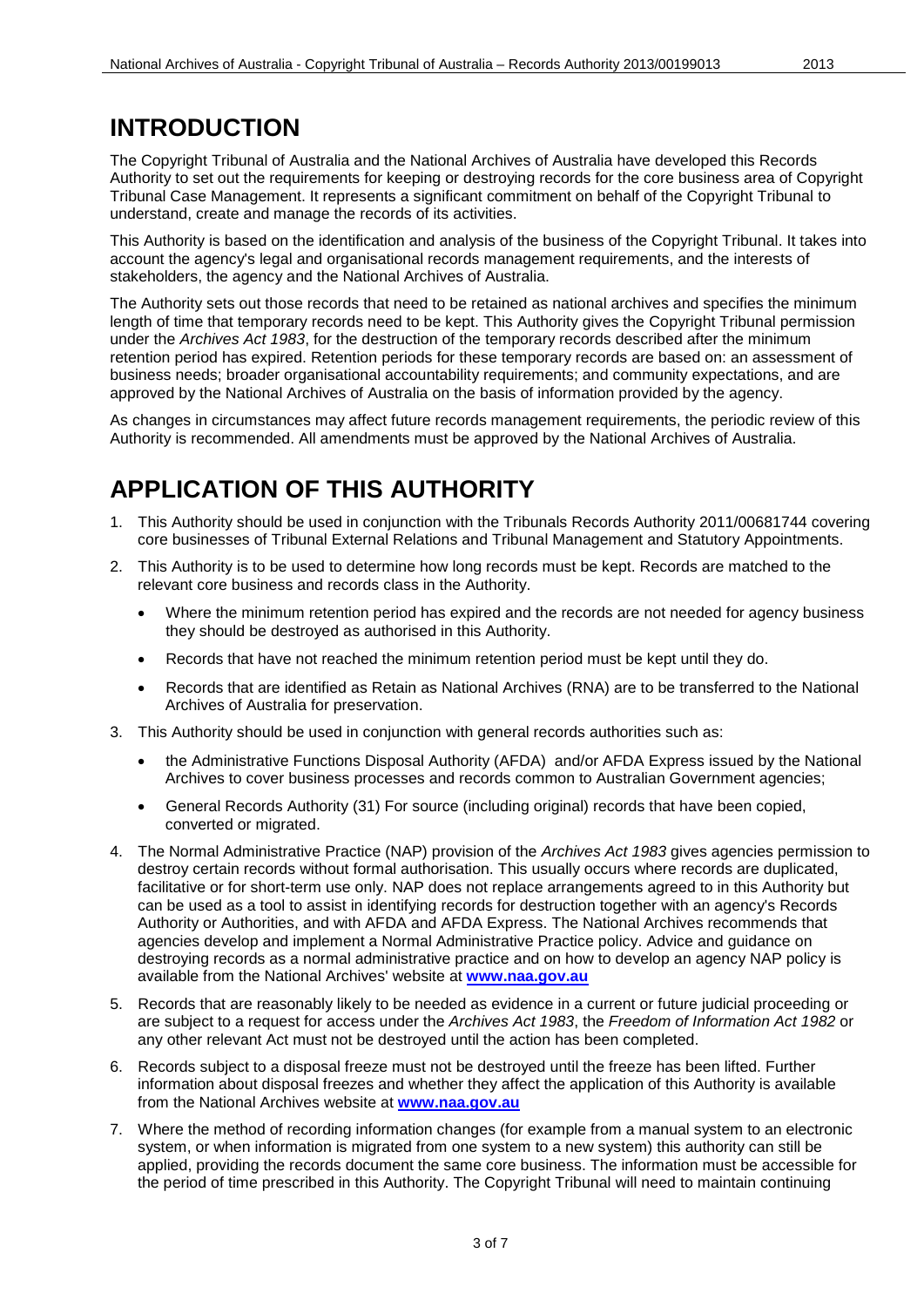- 8. In general, retention requirements indicate a minimum period for retention. The Copyright Tribunal may extend minimum retention periods if it considers that there is an administrative need to do so, without further reference to the National Archives. Where the Copyright Tribunal believes that its accountability will be substantially compromised because a retention period or periods are not adequate, they should contact the National Archives for review of the retention period.
- 9. Records coming within 'Retain as national archives' classes in this Authority have been determined to be part of the archival resources of the Commonwealth under section 3C of the *Archives Act 1983*. The determination of Commonwealth records as archival resources of the Commonwealth obliges agencies to transfer the records to the National Archives when they cease to be current and, in any event, within 15 years of the records coming into existence, under section 27 of the *Archives Act 1983*.
- 10. Records in the care of agencies should be appropriately stored, managed and preserved. Agencies need to meet this obligation to ensure that the records remain authentic and accessible over time. Under Section 31 of the *Archives Act 1983*, access arrangements are required for records that become available for public access including those records that remain in agency custody.
- 11. Appropriate arrangements should be made with the National Archives when records are to be transferred into custody. The National Archives accepts for transfer only those records designated as national archives.
- 12. Advice on how to use this Authority is available from the Copyright Tribunal records manager. If there are problems with the application of the Authority that cannot be resolved, please contact the National Archives.

#### **CONTACT INFORMATION**

For assistance with this authority or for advice on other records management matters, please contact the National Archives' Agency Service Centre.

Queen Victoria Terrace Tel: (02) 6212 3610 Parkes ACT 2600 Fax: (02) 6212 3989 Canberra Mail Centre ACT 2610 Website: **[www.naa.gov.au](http://www.naa.gov.au/)**

PO Box 7425 Email: **[recordkeeping@naa.gov.au](mailto:recordkeeping@naa.gov.au)**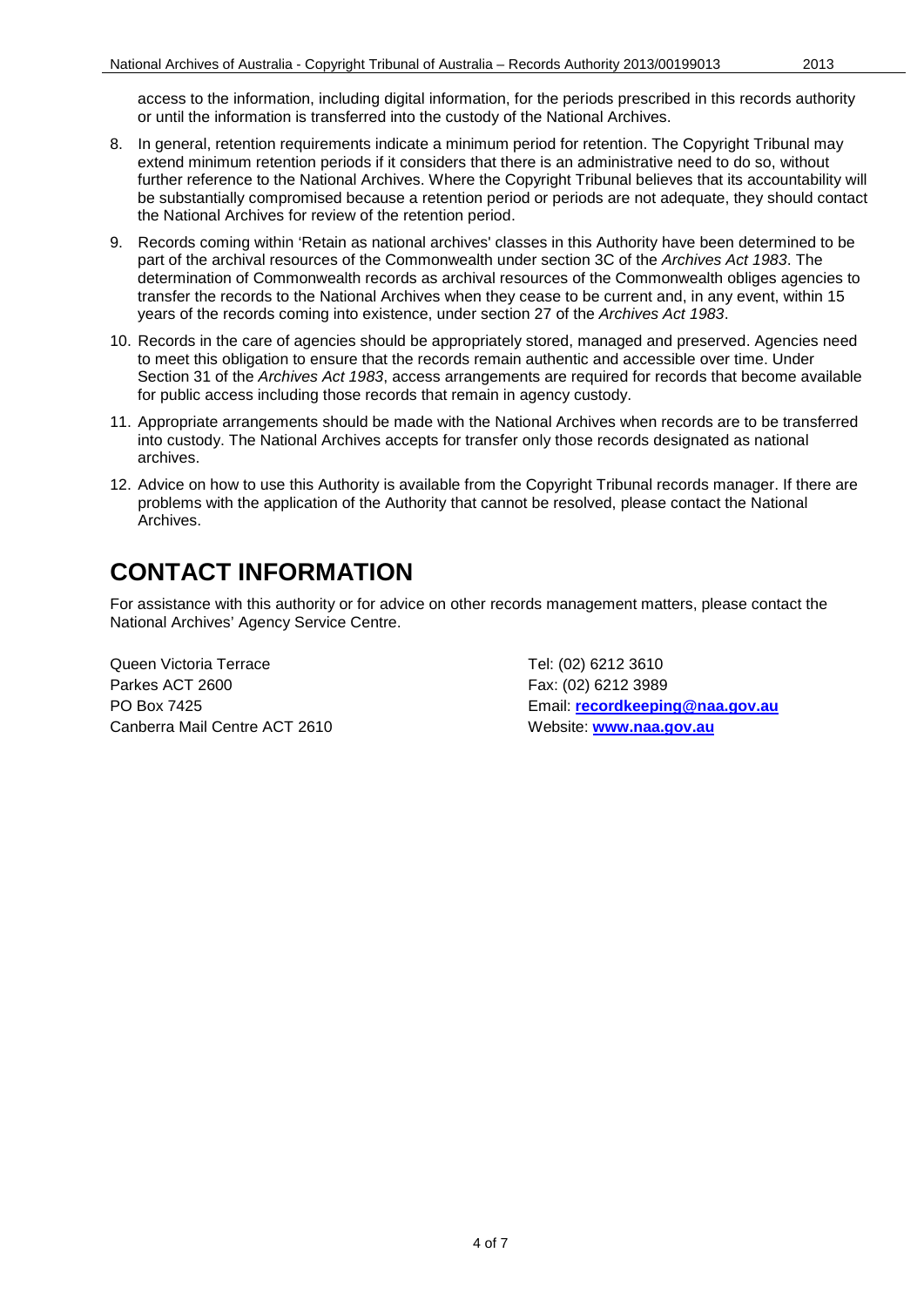#### **AUTHORISATION**

#### **RECORDS AUTHORITY 2013/00199013**

| Person to whom notice of<br>authorisation is given: | Justice Perram<br><b>Acting President</b><br>Copyright Tribunal of Australia<br>Level 17 Federal Court of Australia |
|-----------------------------------------------------|---------------------------------------------------------------------------------------------------------------------|
|                                                     | Queens Square, Sydney 2000                                                                                          |

| <b>Purpose:</b>     | Authorises arrangements for the disposal of records in accordance with<br>Section 24(2)(b) of the Archives Act 1983                                                                             |
|---------------------|-------------------------------------------------------------------------------------------------------------------------------------------------------------------------------------------------|
|                     | Determines records classed as 'Retain as national archives' in this<br>Records Authority to be part of the archival resources of the<br>Commonwealth under section 3C of the Archives Act 1983. |
|                     |                                                                                                                                                                                                 |
| <b>Application:</b> | All core business records relating to Copyright Tribunal Case<br>Management.                                                                                                                    |
|                     |                                                                                                                                                                                                 |

This authority gives permission for the destruction, retention or transfer to the National Archives of Australia of the records described. This authority will apply only with the consent of the agency currently responsible for the business documented in the records described.

Authorised by **Date of issue:** David Fricker Director-General 2013 National Archives of Australia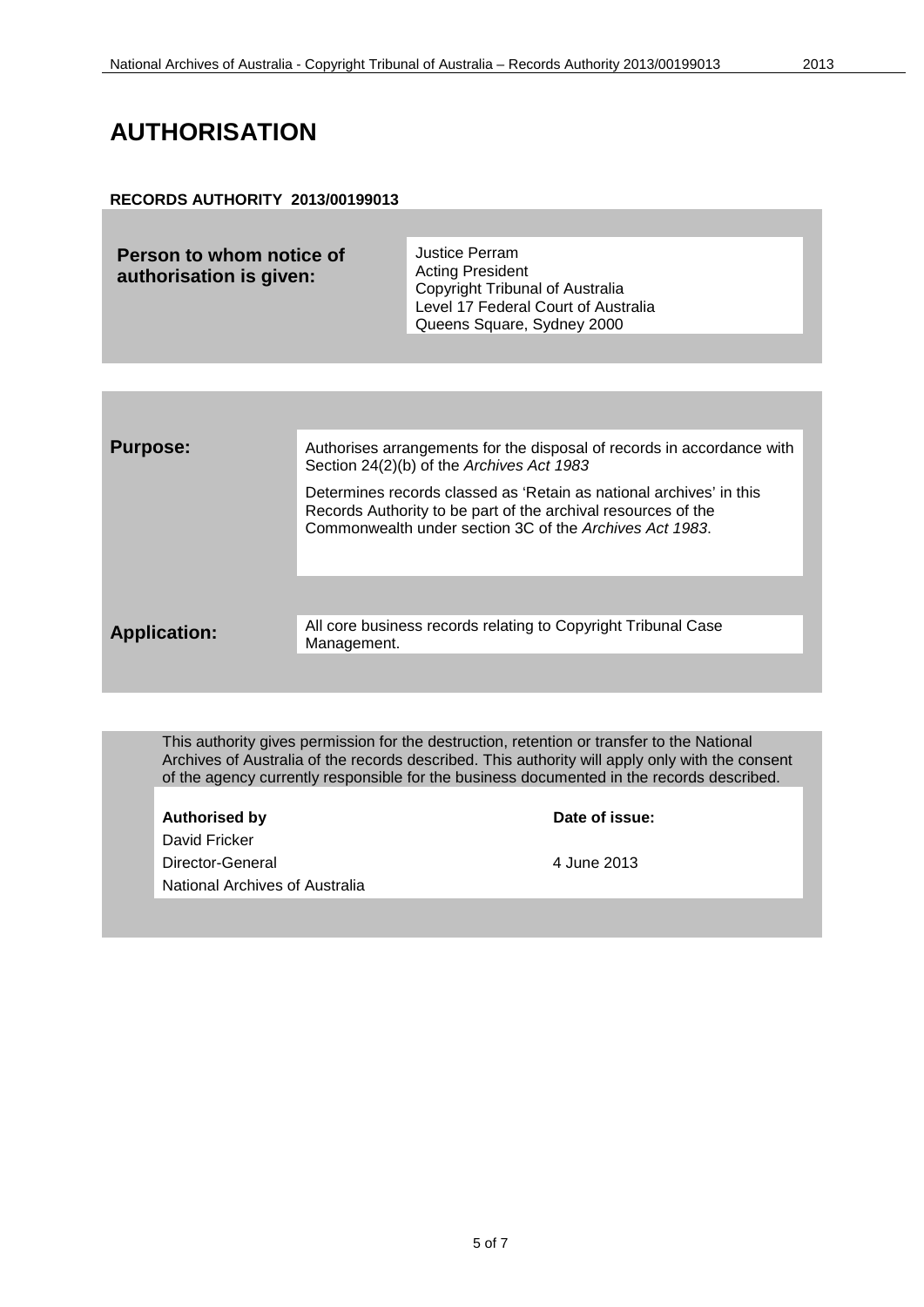#### **COPYRIGHT TRIBUNAL CASE MANAGEMENT**

The core business of hearing and determining disputes relating to licences for copyright material in accordance with copyright legislation. Includes making determinations in relation to:

- the amount, manner and distribution of royalty or remuneration payable to the owners of copyright by those wishing to use, perform or broadcast copyright works for purposes such as film making, sound recordings or public performance;
- the amount of royalty or remuneration to be paid to a collecting society, the role of the collecting society and a review of the collecting society's distribution arrangements; and
- applications for new or variations to existing licence schemes including the reasonableness of the scheme and decisions to refuse or fail to grant licences in relation to defined subject matter.

The tasks associated with this core business include:

- handling enquiries;
- receiving and initial assessment of applications;
- monitoring of case progress;
- research or investigation undertaken during operations;
- arranging and conducting mediation, arbitration, conferences (including pre-hearing conferences) and/or hearings;
- providing advice to applicants;
- arranging legal services;
- warrant authorisation or issuing of summonses or notices to produce;
- establishing and managing internal committees related to individual cases;
- referral of cases or matters to higher appeal bodies; and
- finalisation of applications/cases/reviews including notifying applicants and other stakeholders.

The performance of the core business is supported by general administrative tasks such as:

- developing policies, procedures and guidelines;
- developing operational schedules and rosters;
- routine arrangements for hearings, such as room and facility bookings; and
- managing the provision of security or interpreter services.

*For committees relating to governance and strategic matters, use AFDA/AFDA Express - STRATEGIC MANAGEMENT.*

*For security breaches and general security arrangements for premises, use AFDA/AFDA Express - PROPERTY MANAGEMENT.* 

*For financial transactions undertaken by the tribunal, use AFDA/AFDA Express – FINANCIAL MANAGEMENT.*

*For records relating to managing relationships with other tribunals, government and community stakeholders, including the provision of advice, use Tribunal Records Authority 2011/00681744 – TRIBUNAL EXTERNAL RELATIONS.*

*For records relating to establishing and managing the administration of the tribunal, including the appointment and terms and conditions of statutory appointees, and the development of tribunal policies, procedures and guidelines, use Tribunal Records Authority 2011/00681744 – TRIBUNAL MANAGEMENT AND STATUTORY APPOINTMENTS.*